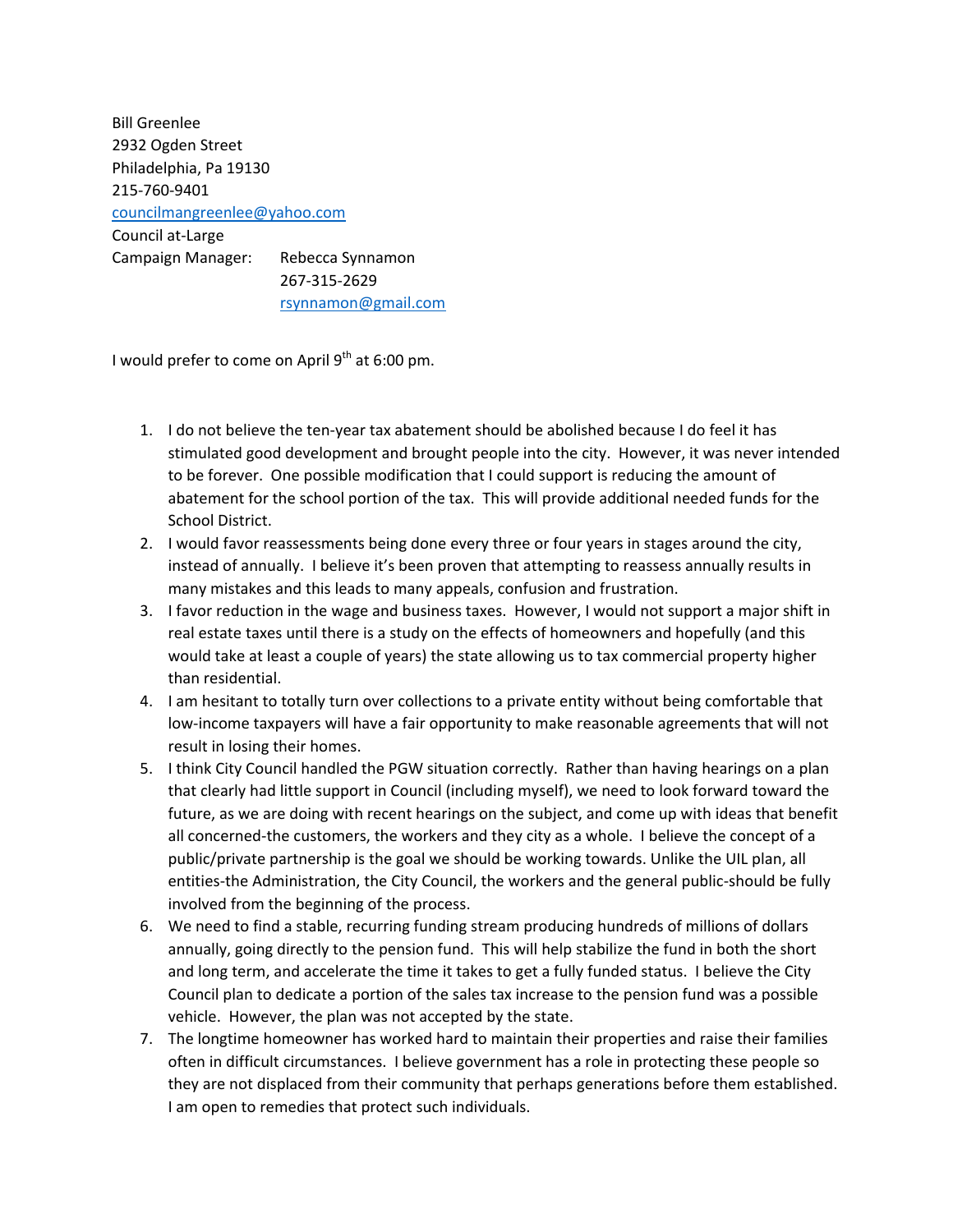- 8. I think every proposal should be considered on its merits individually. Any Council ordinance has to have a public hearing where all voices are heard. I would decide based on that public input.
- 9. After working for many years, Council, the Administration, and the different community organizations came together to produce the best law possible. I would not support eliminating the Council involvement. Council members are elected by the citizens and understand the needs of the community.

10. I believe the city has a number of offices that perform similar duties of the Inspector General, including the elected City Controller and Chief Integrity officer. I believe that some of the duties overlap and need to be flushed out before an Inspector General's office is made permanent. The finances and resources that come with making an office permanent under the Charter need to be taken into consideration as well.

11. I believe the redistricting process currently works as it is and the last time City Council redistricted, it was the intention of Council to create a Latino district, to best meet the needs of the Latino community. I don't know that an independent commission would take that into consideration and it would be unfair to disenfranchise the Latino vote. City Council members know the City well and what populations need and want representation and independent commission may not be as familiar with those voter needs.

12. I believe the City Commissioner's hold one of the most important jobs in the City as they are in charge of elections, and the democratic process. I believe the Commissioners need to be accountable to the public through the electoral process. An election administrator that reports to the Mayor is only held accountable to the Mayor and not the people.

13. No, I do not support the abolition of the Sheriff's office, I believe the Sheriff's office should be held accountable through the electoral process.

14. I believe the role of the community has been greatly expanded under the current zoning code through the creation of Registered Community Organizations (RCOs). Under a bill that Council approved, District Council members must meet with RCOs during the zoning process. As Chair of the Rules Committee, which hears zoning legislation, I have met with many members of the Community who have shared the needs and concerns of their neighborhood and my door is always open. I also believe that the Planning Commission should continue to work with RCOs to hear feedback of ways to better improve the process.

15. During the budget process, Council will be looking at a number of ways to increase funding for schools. I do not believe the City should commit to a certain number as I believe the state has a responsibility to the district to do more. A fair funding formula needs to be created to ensure the needs of the district are met. The City's budget changes based on the economic situations facing the country and committing to a specific number every year would be too difficult. I believe if we are using public money there should be at least some agreement with the school district on how the money will be spent.

16. I believe we need to find a place for the homeless and have advocated with the City to find a permanent place for the feedings on the Parkway. It has been difficult to find such a place as many neighborhoods do not want such a facility. A fine line that has to be walked so as to protect the